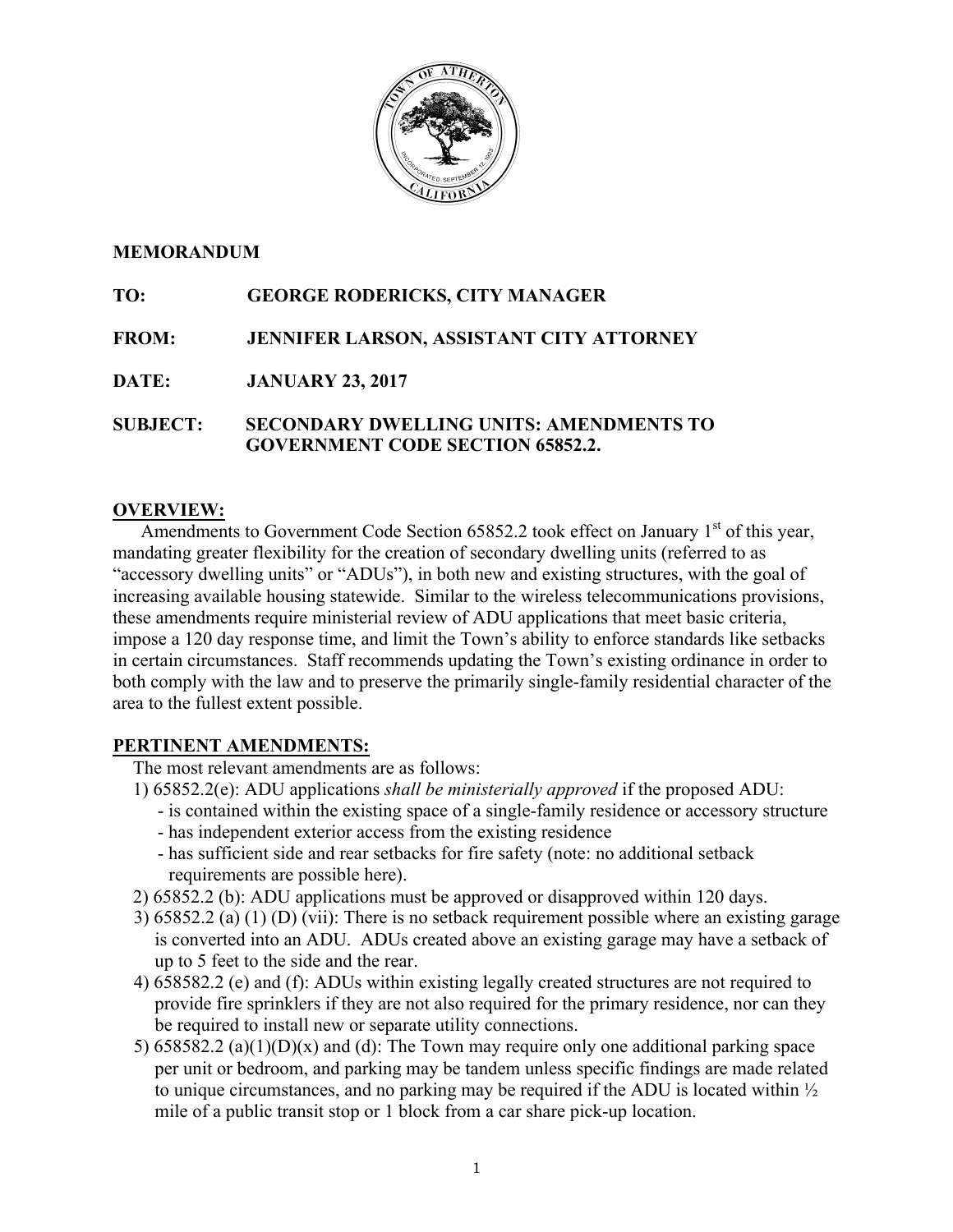6) 658582.2 (a)(6): Permits may require that ADUs be only used for rentals of 30 days more and the Town may require that the property owner occupy either the primary residence or the ADU.

### **DISCUSSION:**

These amendments clearly demonstrate a commitment on the part of the state to remove barriers to ADU creation at the local level. The Town has the ability to make it even easier to create ADUs, but we may not impose additional restrictions beyond those already existing in 65852.2.

Of particular concern is our ability to impose the Town's setback requirements on ADUs.  $65852.2$  (a)(1)(B)(i) gives the Town the right to impose standards such as setbacks, height limits, etc. on ADUs, however this right does not apply to existing accessory structures (e.g., pool houses, guest houses) or garages. Existing accessory structures *shall be ministerially approved* if they meet 3 simple criteria: they are existing, they have independent exterior access from the primary residence, and the side and rear setbacks are sufficient for fire safety. (65852.2 (e)). Similarly, existing garages converted to ADUs have no setback requirements and ADUs located above garages may have a setback requirement of no more than 5 feet from the side and rear. (65852.2 (a)(1)(D)(ii)). So while *new* ADUs are subject to setback (height, etc.) requirements, the Town has little control where someone wants to convert an *existing* accessory structure into an ADU.

Other amendments provide some protection against short-term rentals (by requiring terms of at least 30 days) and ADUs created on property where the owner does not reside (by requiring the applicant to occupy either the residence or the ADU). Our current ordinance limits ADUs to 1,200 square feet, which is still allowed under the amended law. The amendments related to parking are less of an issue in our Town, where the lot sizes are generally large enough to accommodate all necessary parking.

## **CONCLUSION:**

Staff feels our existing ordinance should be updated to reflect the change in the law and to clarify the Town's position about short-term rentals, owner occupation, etc. It is unclear if there will be much, if any, interest in the creation of ADUs in the Town, but if setbacks could a concern we could look at the setback requirements for accessory structures, which are currently much smaller than those for residences.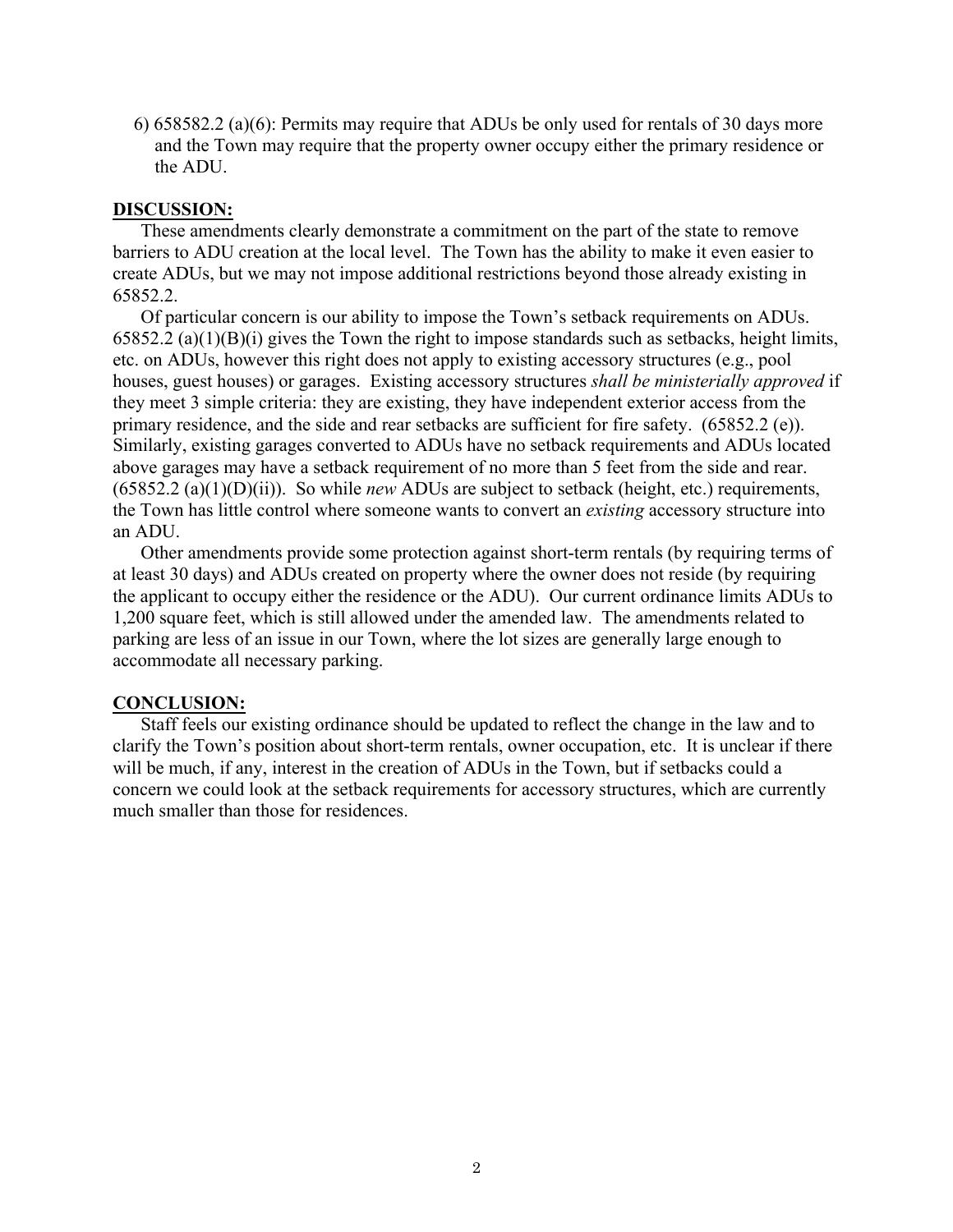**State of California**

#### **GOVERNMENT CODE**

#### **Section 65852.2**

65852.2. (a) (1) A local agency may, by ordinance, provide for the creation of accessory dwelling units in single-family and multifamily residential zones. The ordinance shall do all of the following:

(A) Designate areas within the jurisdiction of the local agency where accessory dwelling units may be permitted. The designation of areas may be based on criteria, that may include, but are not limited to, the adequacy of water and sewer services and the impact of accessory dwelling units on traffic flow and public safety.

(B) (i) Impose standards on accessory dwelling units that include, but are not limited to, parking, height, setback, lot coverage, landscape, architectural review, maximum size of a unit, and standards that prevent adverse impacts on any real property that is listed in the California Register of Historic Places.

(ii) Notwithstanding clause (i), a local agency may reduce or eliminate parking requirements for any accessory dwelling unit located within its jurisdiction.

(C) Provide that accessory dwelling units do not exceed the allowable density for the lot upon which the accessory dwelling unit is located, and that accessory dwelling units are a residential use that is consistent with the existing general plan and zoning designation for the lot.

(D) Require the accessory dwelling units to comply with all of the following:

(i) The unit is not intended for sale separate from the primary residence and may be rented.

(ii) The lot is zoned for single-family or multifamily use and contains an existing, single-family dwelling.

(iii) The accessory dwelling unit is either attached to the existing dwelling or located within the living area of the existing dwelling or detached from the existing dwelling and located on the same lot as the existing dwelling.

(iv) The increased floor area of an attached accessory dwelling unit shall not exceed 50 percent of the existing living area, with a maximum increase in floor area of 1,200 square feet.

(v) The total area of floorspace for a detached accessory dwelling unit shall not exceed 1,200 square feet.

(vi) No passageway shall be required in conjunction with the construction of an accessory dwelling unit.

(vii) No setback shall be required for an existing garage that is converted to a accessory dwelling unit, and a setback of no more than five feet from the side and rear lot lines shall be required for an accessory dwelling unit that is constructed above a garage.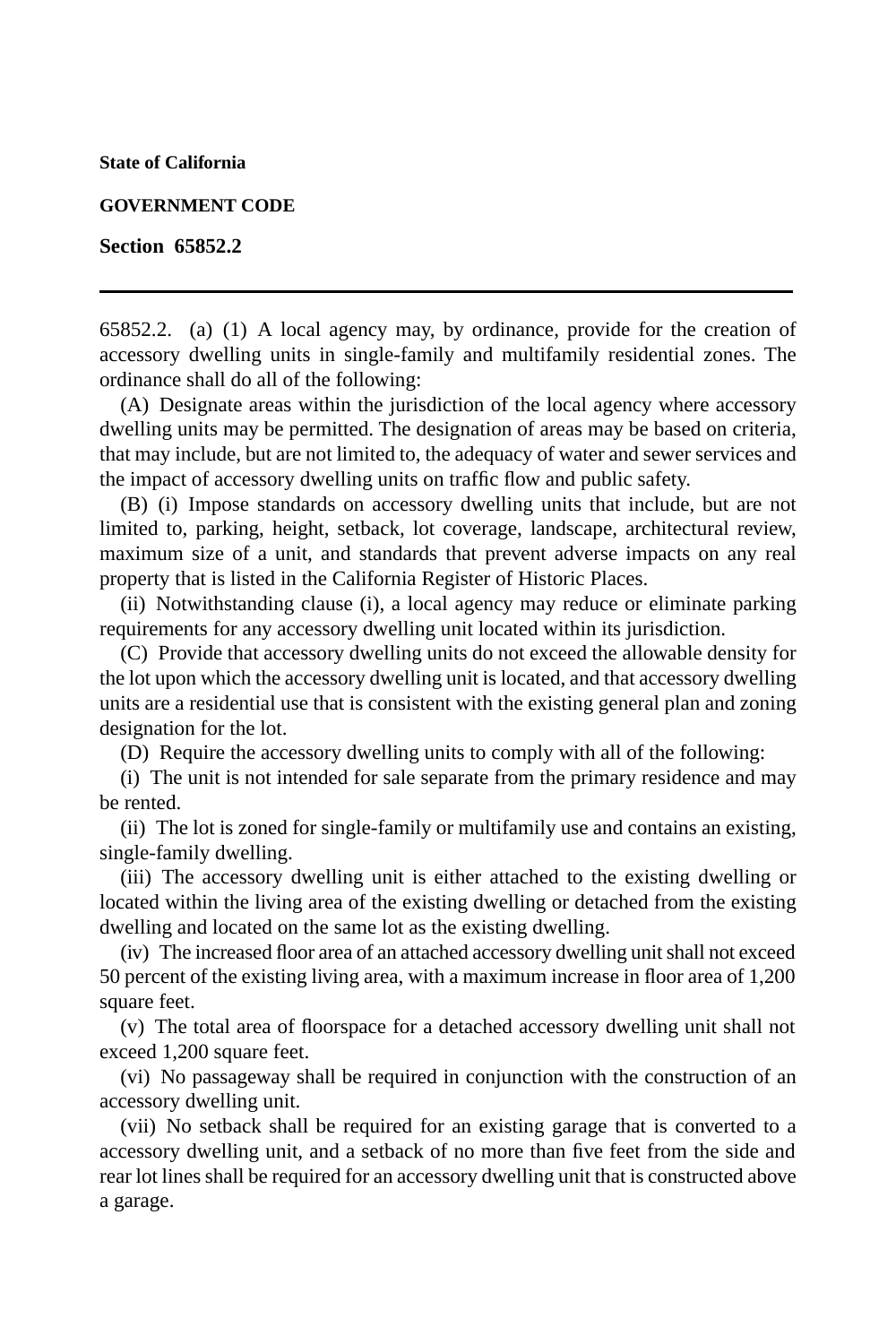(viii) Local building code requirements that apply to detached dwellings, as appropriate.

(ix) Approval by the local health officer where a private sewage disposal system is being used, if required.

(x) (I) Parking requirements for accessory dwelling units shall not exceed one parking space per unit or per bedroom. These spaces may be provided as tandem parking on an existing driveway.

(II) Offstreet parking shall be permitted in setback areas in locations determined by the local agency or through tandem parking, unless specific findings are made that parking in setback areas or tandem parking is not feasible based upon specific site or regional topographical or fire and life safety conditions, or that it is not permitted anywhere else in the jurisdiction.

(III) This clause shall not apply to a unit that is described in subdivision (d).

(xi) When a garage, carport, or covered parking structure is demolished in conjunction with the construction of an accessory dwelling unit, and the local agency requires that those offstreet parking spaces be replaced, the replacement spaces may be located in any configuration on the same lot as the accessory dwelling unit, including, but not limited to, as covered spaces, uncovered spaces, or tandem spaces, or by the use of mechanical automobile parking lifts. This clause shall not apply to a unit that is described in subdivision (d).

(2) The ordinance shall not be considered in the application of any local ordinance, policy, or program to limit residential growth.

(3) When a local agency receives its first application on or after July 1, 2003, for a permit pursuant to this subdivision, the application shall be considered ministerially without discretionary review or a hearing, notwithstanding Section 65901 or 65906 or any local ordinance regulating the issuance of variances or special use permits, within 120 days after receiving the application. A local agency may charge a fee to reimburse it for costs that it incurs as a result of amendments to this paragraph enacted during the 2001–02 Regular Session of the Legislature, including the costs of adopting or amending any ordinance that provides for the creation of an accessory dwelling unit.

(4) An existing ordinance governing the creation of an accessory dwelling unit by a local agency or an accessory dwelling ordinance adopted by a local agency subsequent to the effective date of the act adding this paragraph shall provide an approval process that includes only ministerial provisions for the approval of accessory dwelling units and shall not include any discretionary processes, provisions, or requirements for those units, except as otherwise provided in this subdivision. In the event that a local agency has an existing accessory dwelling unit ordinance that fails to meet the requirements of this subdivision, that ordinance shall be null and void upon the effective date of the act adding this paragraph and that agency shall thereafter apply the standards established in this subdivision for the approval of accessory dwelling units, unless and until the agency adopts an ordinance that complies with this section.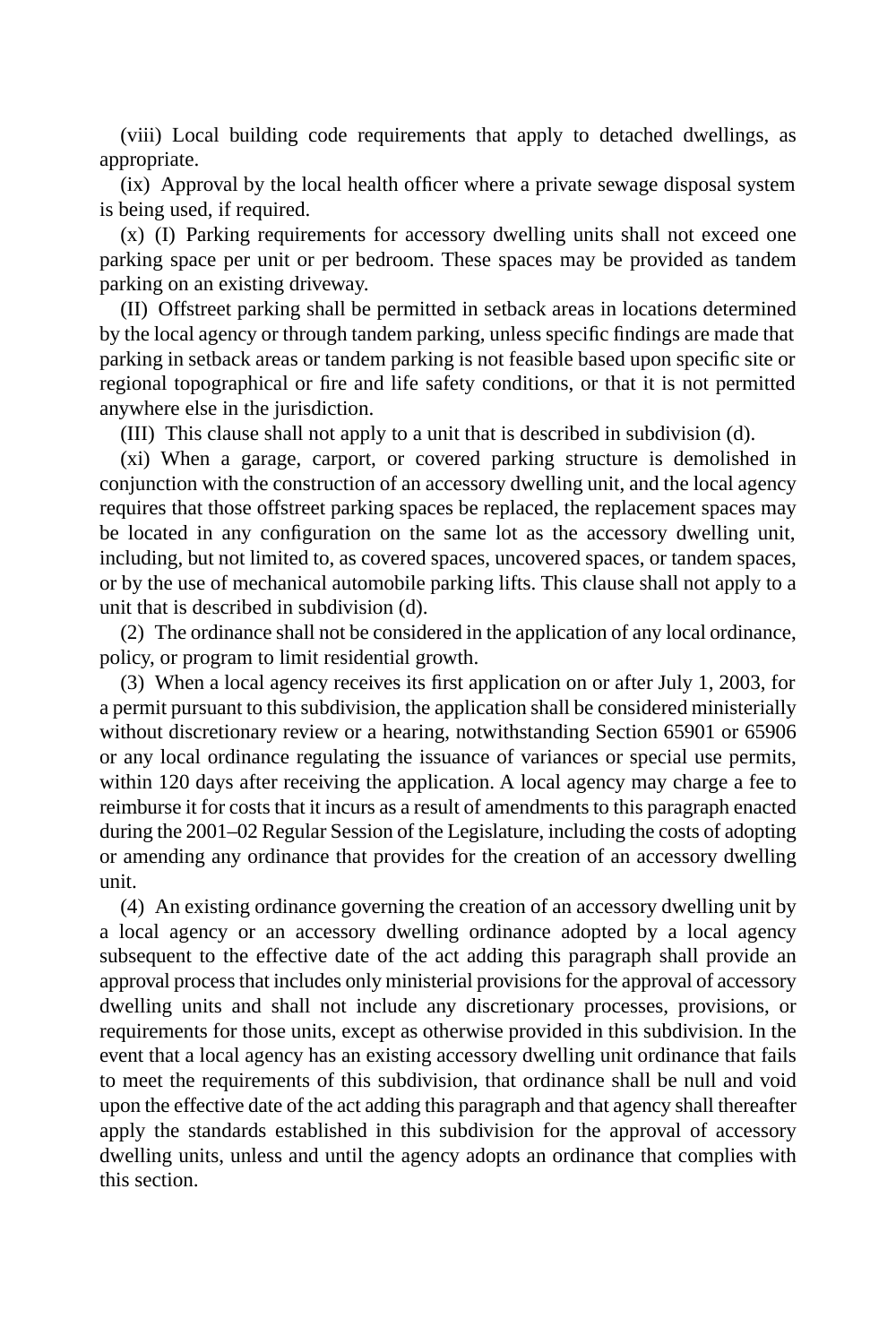(5) No other local ordinance, policy, or regulation shall be the basis for the denial of a building permit or a use permit under this subdivision.

(6) This subdivision establishes the maximum standards that local agencies shall use to evaluate a proposed accessory dwelling unit on a lot zoned for residential use that contains an existing single-family dwelling. No additional standards, other than those provided in this subdivision, shall be utilized or imposed, except that a local agency may require an applicant for a permit issued pursuant to this subdivision to be an owner-occupant or that the property be used for rentals of terms longer than 30 days.

(7) A local agency may amend its zoning ordinance or general plan to incorporate the policies, procedures, or other provisions applicable to the creation of an accessory dwelling unit if these provisions are consistent with the limitations of this subdivision.

(8) An accessory dwelling unit that conforms to this subdivision shall be deemed to be an accessory use or an accessory building and shall not be considered to exceed the allowable density for the lot upon which it is located, and shall be deemed to be a residential use that is consistent with the existing general plan and zoning designations for the lot. The accessory dwelling unit shall not be considered in the application of any local ordinance, policy, or program to limit residential growth.

(b) When a local agency that has not adopted an ordinance governing accessory dwelling units in accordance with subdivision (a) receives its first application on or after July 1, 1983, for a permit to create an accessory dwelling unit pursuant to this subdivision, the local agency shall accept the application and approve or disapprove the application ministerially without discretionary review pursuant to subdivision (a) within 120 days after receiving the application.

(c) A local agency may establish minimum and maximum unit size requirements for both attached and detached accessory dwelling units. No minimum or maximum size for an accessory dwelling unit, or size based upon a percentage of the existing dwelling, shall be established by ordinance for either attached or detached dwellings that does not permit at least an efficiency unit to be constructed in compliance with local development standards. Accessory dwelling units shall not be required to provide fire sprinklers if they are not required for the primary residence.

(d) Notwithstanding any other law, a local agency, whether or not it has adopted an ordinance governing accessory dwelling units in accordance with subdivision (a), shall not impose parking standards for an accessory dwelling unit in any of the following instances:

(1) The accessory dwelling unit is located within one-half mile of public transit.

(2) The accessory dwelling unit is located within an architecturally and historically significant historic district.

(3) The accessory dwelling unit is part of the existing primary residence or an existing accessory structure.

(4) When on-street parking permits are required but not offered to the occupant of the accessory dwelling unit.

(5) When there is a car share vehicle located within one block of the accessory dwelling unit.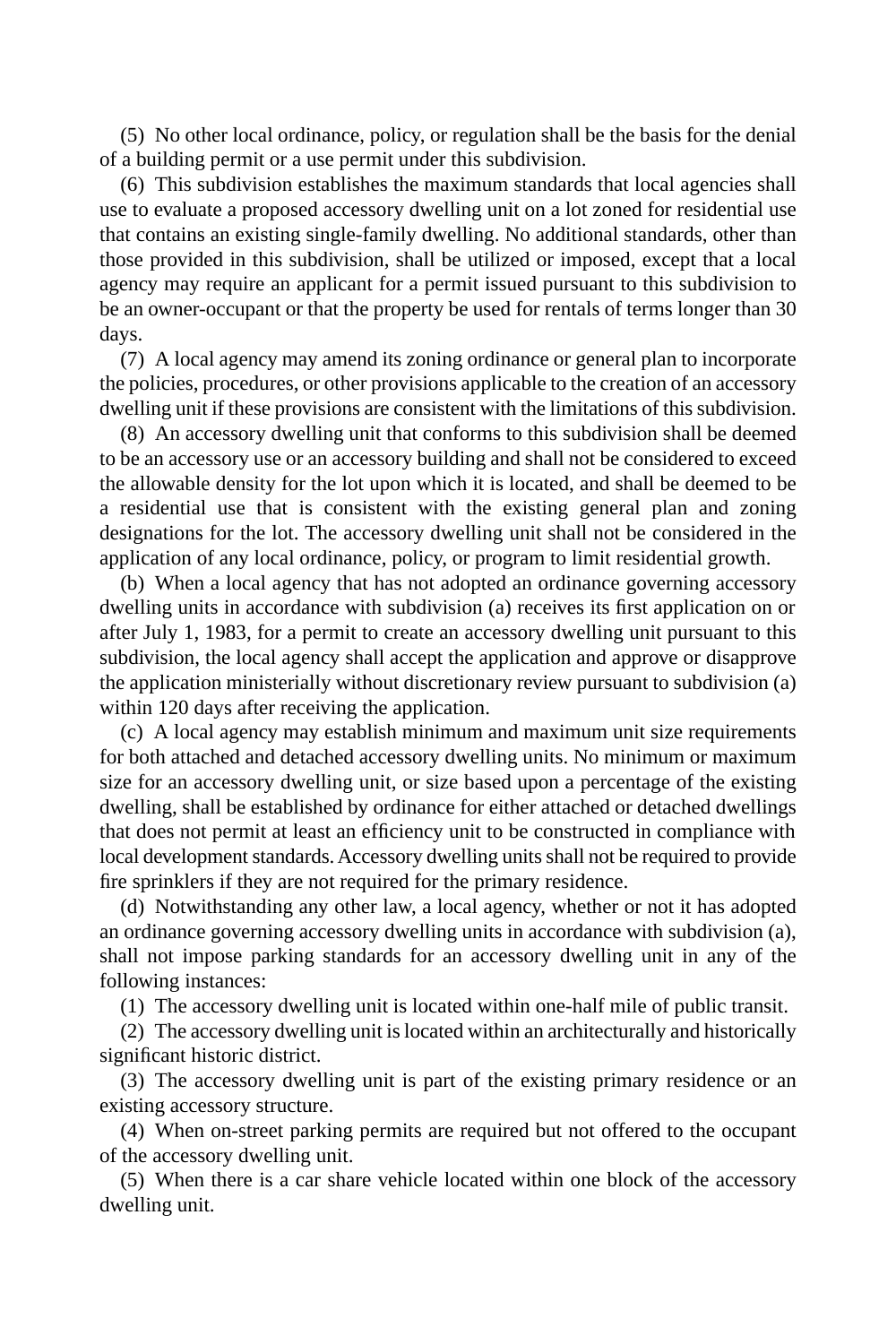(e) Notwithstanding subdivisions (a) to (d), inclusive, a local agency shall ministerially approve an application for a building permit to create within a single-family residential zone one accessory dwelling unit per single-family lot if the unit is contained within the existing space of a single-family residence or accessory structure, has independent exterior access from the existing residence, and the side and rear setbacks are sufficient for fire safety. Accessory dwelling units shall not be required to provide fire sprinklers if they are not required for the primary residence.

(f) (1) Fees charged for the construction of accessory dwelling units shall be determined in accordance with Chapter 5 (commencing with Section 66000) and Chapter 7 (commencing with Section 66012).

(2) Accessory dwelling units shall not be considered new residential uses for the purposes of calculating local agency connection fees or capacity charges for utilities, including water and sewer service.

(A) For an accessory dwelling unit described in subdivision (e), a local agency shall not require the applicant to install a new or separate utility connection directly between the accessory dwelling unit and the utility or impose a related connection fee or capacity charge.

(B) For an accessory dwelling unit that is not described in subdivision (e), a local agency may require a new or separate utility connection directly between the accessory dwelling unit and the utility. Consistent with Section 66013, the connection may be subject to a connection fee or capacity charge that shall be proportionate to the burden of the proposed accessory dwelling unit, based upon either its size or the number of its plumbing fixtures, upon the water or sewer system. This fee or charge shall not exceed the reasonable cost of providing this service.

(g) This section does not limit the authority of local agencies to adopt less restrictive requirements for the creation of an accessory dwelling unit.

(h) Local agencies shall submit a copy of the ordinance adopted pursuant to subdivision (a) to the Department of Housing and Community Development within 60 days after adoption.

(i) As used in this section, the following terms mean:

(1) "Living area" means the interior habitable area of a dwelling unit including basements and attics but does not include a garage or any accessory structure.

(2) "Local agency" means a city, county, or city and county, whether general law or chartered.

(3) For purposes of this section, "neighborhood" has the same meaning as set forth in Section 65589.5.

(4) "Accessory dwelling unit" means an attached or a detached residential dwelling unit which provides complete independent living facilities for one or more persons. It shall include permanent provisions for living, sleeping, eating, cooking, and sanitation on the same parcel as the single-family dwelling is situated. An accessory dwelling unit also includes the following:

(A) An efficiency unit, as defined in Section 17958.1 of Health and Safety Code.

(B) A manufactured home, as defined in Section 18007 of the Health and Safety Code.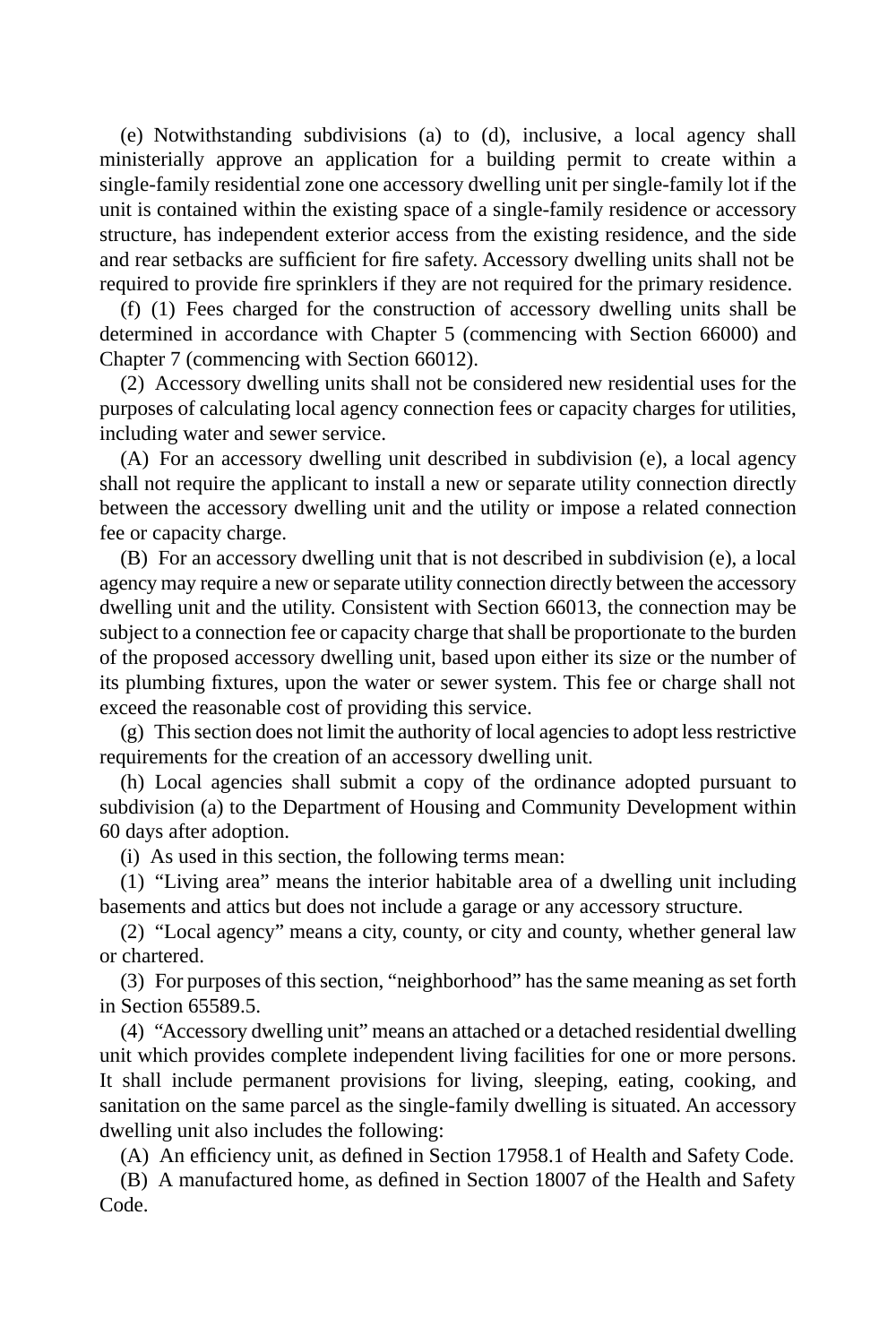(5) "Passageway" means a pathway that is unobstructed clear to the sky and extends from a street to one entrance of the accessory dwelling unit.

(j) Nothing in this section shall be construed to supersede or in any way alter or lessen the effect or application of the California Coastal Act (Division 20 (commencing with Section 30000) of the Public Resources Code), except that the local government shall not be required to hold public hearings for coastal development permit applications for accessory dwelling units.

(Amended by Stats. 2016, Ch. 735, Sec. 1.5. (AB 2299) Effective January 1, 2017.)